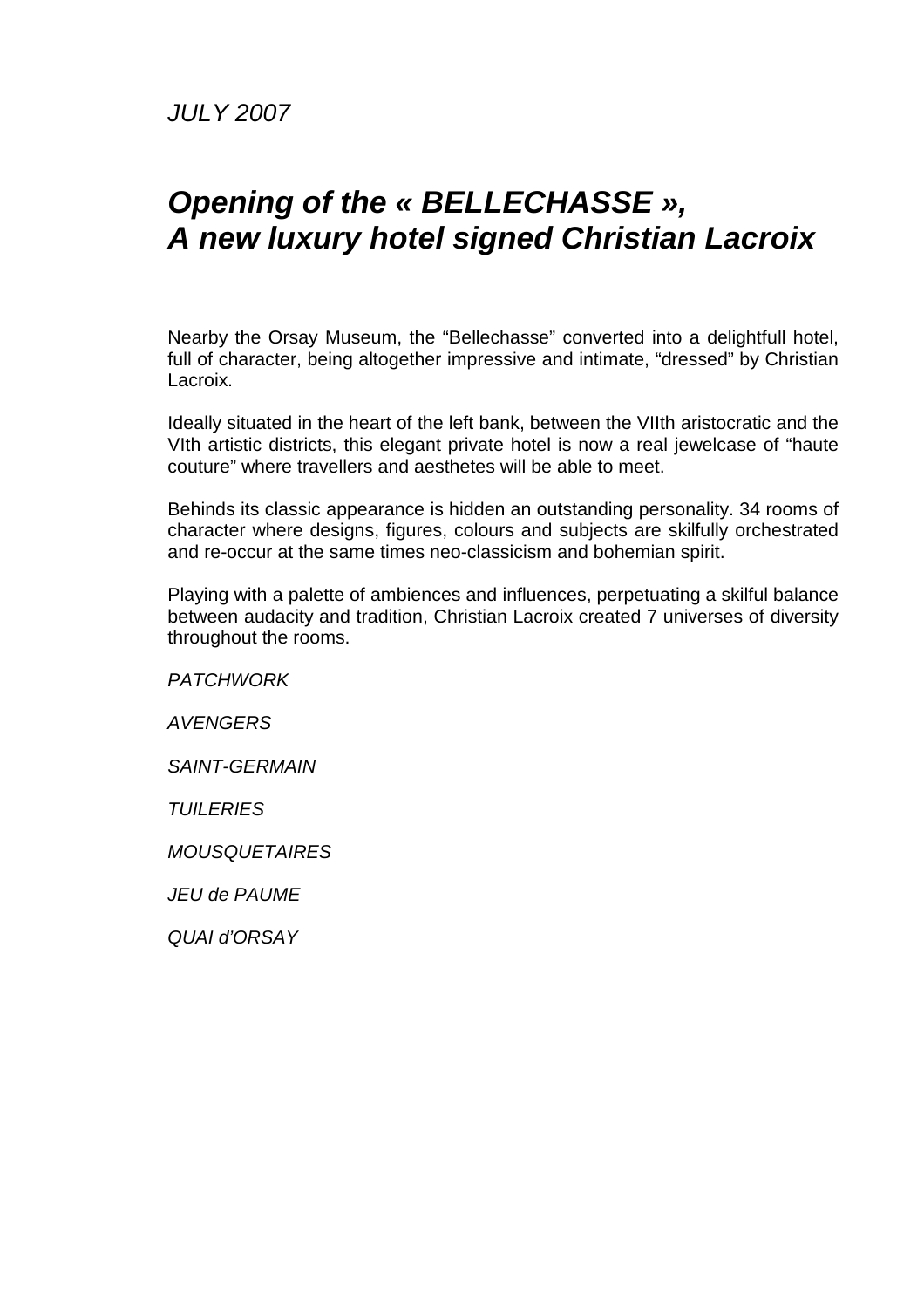## **A TRAVEL WITHIN THE TRAVEL**

A custom-made hotel, in surroundings already very "couture" right in the middle of Faubourg Saint Germain district, whose aristocratic elegance inspired Proust, with a wealth of famous antique dealers and the Orsay Museum, facing the Louvre, with the Ministries, the Chamber of Deputies, the French Foreign Office ( Quai d'Orsay) and the embassies. It represents arts – from literature to painting including design, music, theatre, cinema – with its modern and contemporary art galleries, its exhibition halls, its bookshops and so many places typical of the pleasurable Parisian way of life : cafés, shops, restaurants where tradition meets with the modernist.

Christian Lacroix explains : "in my opinion, a hotel must reflect the character of the locality it is standing in and should represent " a travel within the travel" while giving its own interpretation of the town, the district, the street it is open to. This hotel provides accommodation to the tourists in search of culture and exhibitions as well as making them feeling "at home" in a district essentially notorious between politics and business.

With regards to the street of Bellechasse, one must think in terms of the  $19<sup>th</sup>$ Century aesthetics of the Museum of Orsay, with the old furniture of famous antique dealers, with the neo-classicism of architectures neighbourhood and also with the art galleries, contemporary furniture and an unconventional way of life which were, since always, the axies of Faubourg Saint-Germain whose charm, force and elegance come from this balance between tradition and audacity, passed and present, upper middle class and dolce vita, symbolizing for me the spirit of Paris

On reflexion we proportioned all these ingredients in function of all the places to be re invented.

The reception mirrors this conception immediately by showing the blending between " the old and the new" and with just a hint of the future.

The lobby-bar overlooking on to the patio-garden, plays on to the glass window and the mirror, the bright colours, the white mouldings, the wood storage and the blending styles of cosy furniture.

The staircases are scattered with graphic images and covered with bright red carpet, the walk-ways are softened by round partitions, the ceilings are black and on the ground an exclusive carpet which I drew with strokes of black-ink on to a white back-ground.

The colour allows to give rythm distinguishing floor levels from each other. Generally monochrome, as well as camaïeu, sometimes coordinated to printed wall-paper.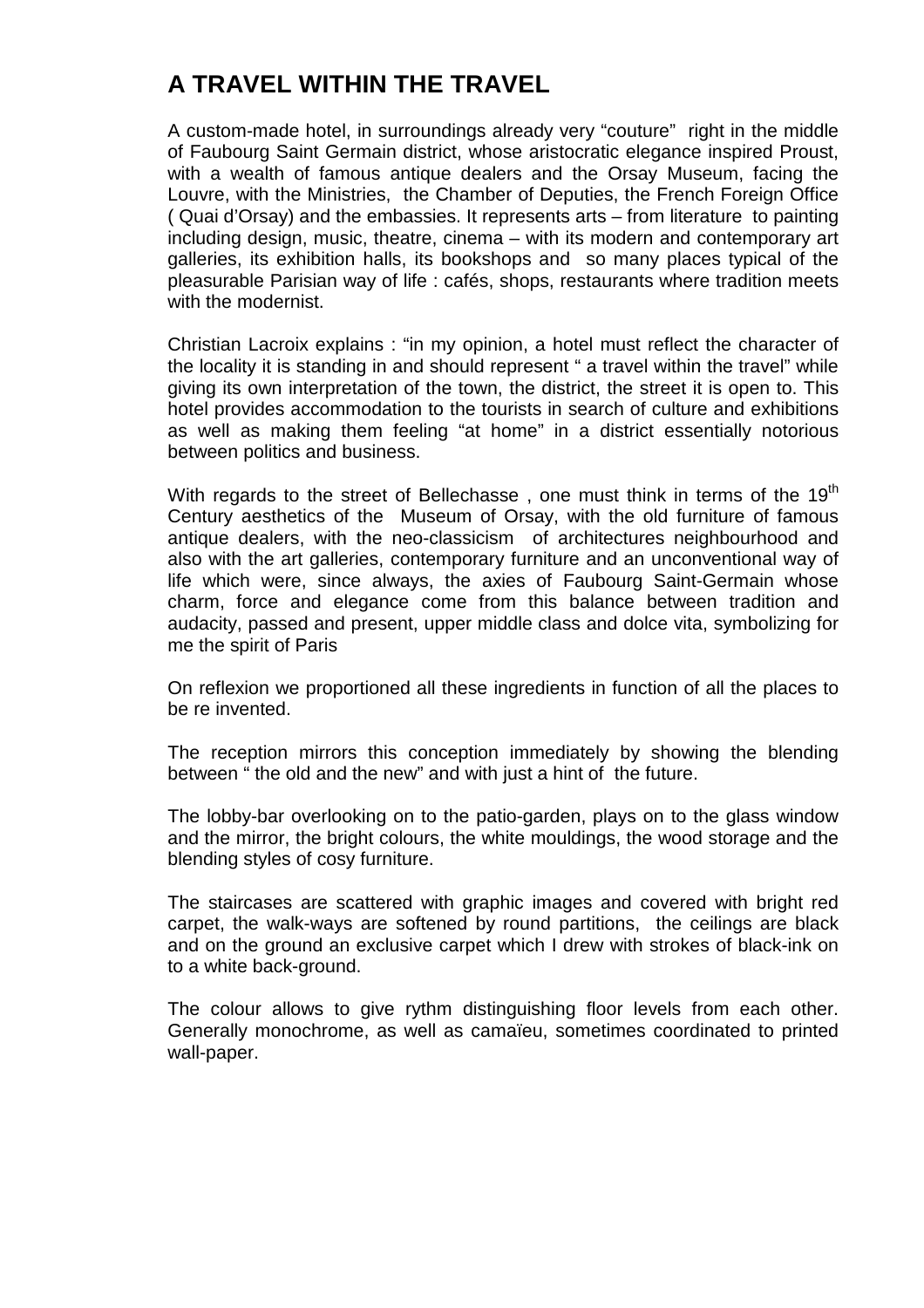### **THE ROOMS**

The hotel includes two buildings. One of 4 stores giving onto the street, the other of 7 stores giving onto the courtyard. Namely 34 rooms and 7 decorative topics.

The rooms looking onto the street are more contemporary, mildly blurring the way from the apartment to the bathroom with scattered mirrors.

The rooms looking onto the courtyard are more classic, country style like( pastel drawing) The rooms on the ground floor, facing the street, have a PATCHWORK style based on primary tones, with Persian and Arabic motives:

Four styles are shared among the other three floors :

#### A contemporary style: SAINT-GERMAIN

Golden leaf effect on walls and ceilings. A panel mixing Pompeï style fresco and photos. Seats in false zebra and brocade.

#### A "rustic" feeling : TUILERIES

A little bit of upper middle class, with large stripes, folk motives in black and white, walls decorated with Slavic-type figures and "trompe l'oeil" small palms and chinas.

#### Anglo-saxon style : AVENGERS

It is based on checker-board (a macro-expansion of a game of draughts by my great-grand father) ex-votos, a striked carpet "swinging London" type, some Prince of Wales, some tweed with a hint of the "Avengers" ( Television series)

#### Finally a fourth style being a bit rustic: MOUSQUETAIRES

Yellow brocade curtains, a fresco inspired by the XVIIth century painting, rough stones and some velvet.

On the fourth floor, under the round-shaped roofs, a neo-futuristic and at the same time abstract style is prevalent. Bright and primary colours between Scandinavian child room, cabin and modern simplicity with giant playing cards stuck on the wall, photos and naïve graphics. JEU DE PAUME

The rooms looking onto the courtyard play on a register of dark wood, brocade, damasked ceramic or crocodile, high pile carpet, wooden "trompe l'oeil", Prevert style or astrological frescoes, this on seven floors varying in camaïeu, grey-beige or black going from yellow, green, blue, red and brown. QUAI D'ORSAY

On the ground floor, the conservatory opening onto the patio with spaces of activities blending with the pastels and dark lacquer from the cosy lounges, while the rooms on the upper floor are more "futuristic" under the upside-down hull of a ship formed by the roofs ( large scale sketch)

The hotel BELLECHASSE is the result of a skilful alchemy. The baroque inspiration of the fashion designer is mixed with the influences of a highly historic district.

The final result is a Parisian touch typically "left bank'.

A mixture of shapes and colours makes it most attractive.